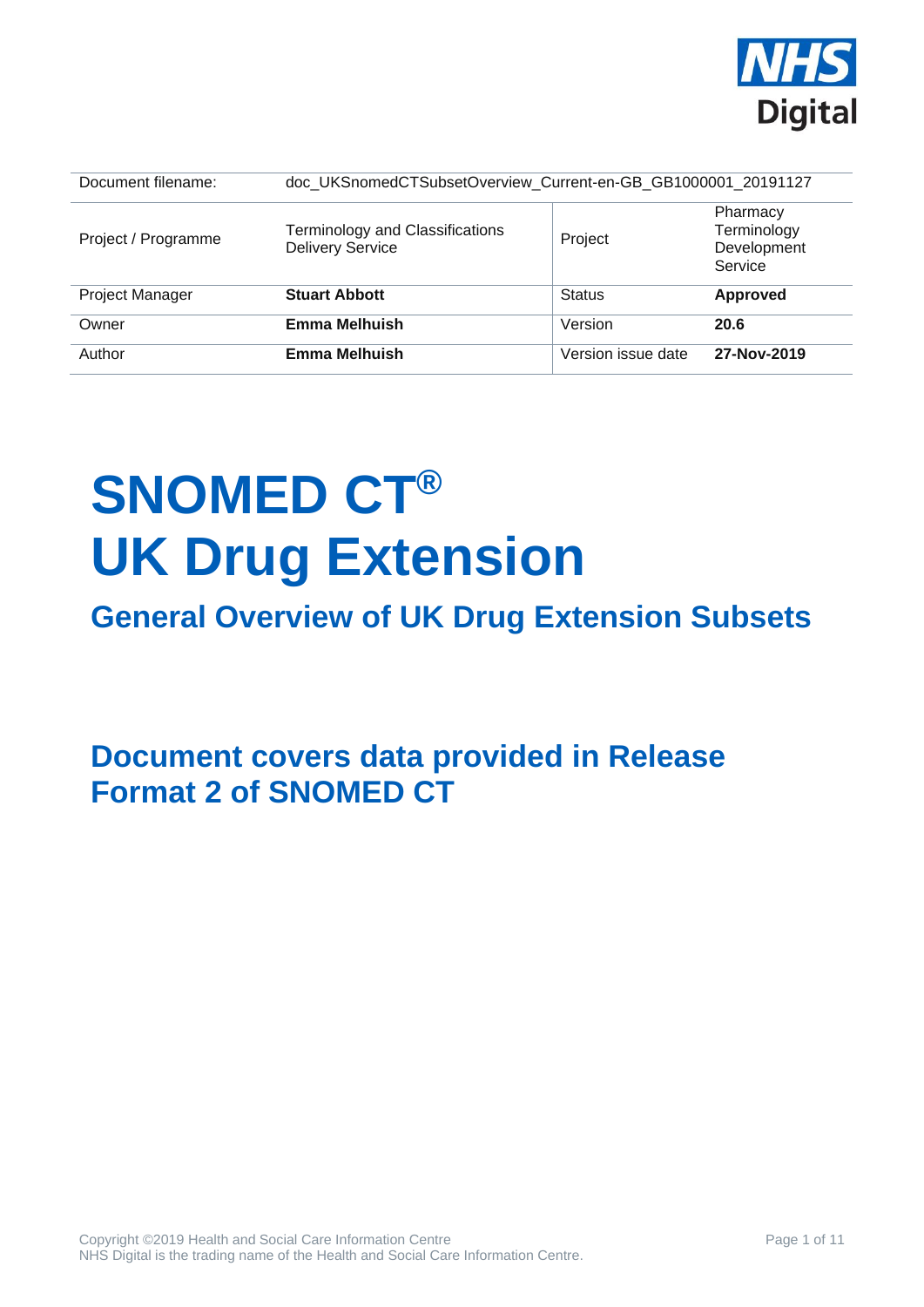## **Document management**

## **Revision History**

| Summary of Changes not available for this version<br>1.0<br>October 2009<br>1.1<br>March 2010<br>Summary of Changes not available for this version |  |
|----------------------------------------------------------------------------------------------------------------------------------------------------|--|
|                                                                                                                                                    |  |
|                                                                                                                                                    |  |
| 2.0<br>October 2010<br>Summary of Changes not available for this version                                                                           |  |
| 3.0<br>October 2011<br>Summary of Changes not available for this version                                                                           |  |
| February<br>4.0<br>Summary of Changes not available for this version<br>2012                                                                       |  |
| Summary of Changes not available for this version<br>5.0<br><b>July 2012</b>                                                                       |  |
| Changes from 'Core' release to 'International' release<br>6.0<br>26-Mar-2013                                                                       |  |
| Rebranded as HSCIC                                                                                                                                 |  |
| 6.1<br>10-Oct-2013<br>Correction of status for UK Language subset                                                                                  |  |
| 7.0<br>28-May-2014<br>Update to include RF2 release                                                                                                |  |
| 8.0<br>17-Sep-2014<br>Contact details updated                                                                                                      |  |
| 07-Jan-2015<br>9.0<br>Removal of the Administrative changes section. Update of contact details                                                     |  |
| 10.0<br>Revised document format. Inclusion of new subsets<br>27-May-2015                                                                           |  |
| 11.0<br>06-Jan-2016<br>Inclusion of new subsets                                                                                                    |  |
| 12.0<br>22-Jun-2016<br>Inclusion of new subsets                                                                                                    |  |
| Inclusion of new subset and name change for QOF nicotine replacement<br>13.0<br>05-Aug-2016<br>subset. Update to new corporate document format     |  |
| Inclusion of new Enhanced Services subsets<br>14.0<br>01-Feb-2017                                                                                  |  |
| 15.0<br>01-Apr-2018<br>Change UKTC to UK NRC (UK National Release Centre)                                                                          |  |
| 16.0<br>Inclusion of new refsets<br>16-May-2018                                                                                                    |  |
| 17.0<br>11-Jul-2018<br>Inclusion of new refsets and removal of Seasonal Flu vaccines subset                                                        |  |
| 18.0<br>Inclusion of new refset<br>08-Aug-2018                                                                                                     |  |
| 19.0<br>01-Oct-2018<br>Removal of Great Britain English language subsets                                                                           |  |
| 31-Oct-2018<br>Inclusion of new refset<br>20.0                                                                                                     |  |
| 20-Feb-2019<br>Inclusion of new refsets<br>20.1                                                                                                    |  |
| 20.2<br>20-Mar-2019<br>Inclusion of new refsets                                                                                                    |  |
| 20.3<br>Inclusion of new refset<br>15-May-2019                                                                                                     |  |
| Inclusion of new dm+d Association refset<br>20.4<br>04-Sep-2019                                                                                    |  |
| 02-Oct-2019<br>Inclusion of new refsets<br>20.4                                                                                                    |  |
| 20.5<br>30-Oct-2019<br>Inclusion of new refset                                                                                                     |  |
| 27-Nov-2019<br>Inclusion of new refset<br>20.6                                                                                                     |  |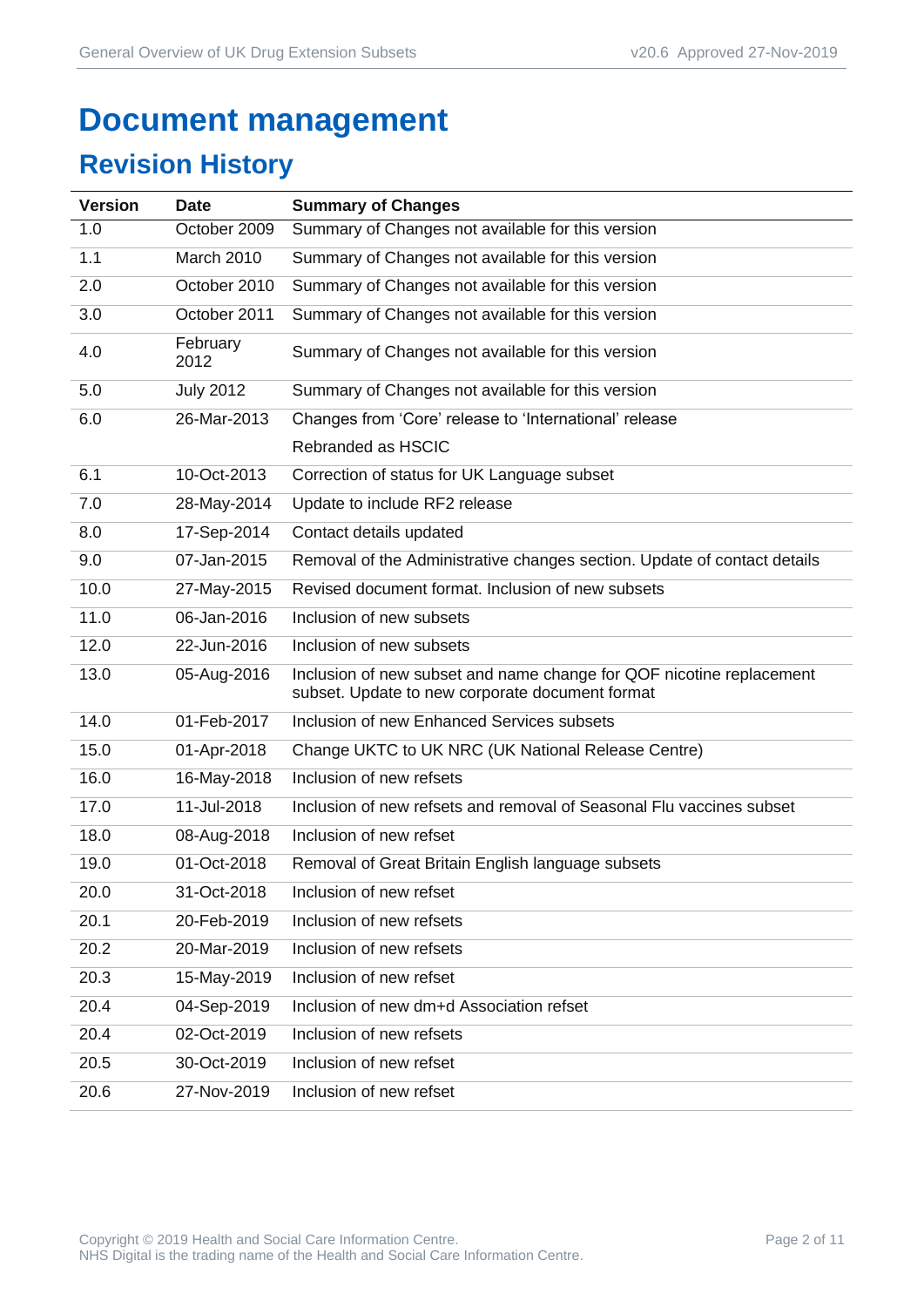#### **Reviewers**

This document must be reviewed by the following people:

| Technical Services Workstream Lead -<br>06-May-2015<br><b>Chris Morris</b><br>10.0<br>Operations and Infrastructure | <b>Reviewer name</b> | <b>Title / Responsibility</b> | <b>Date</b> | <b>Version</b> |
|---------------------------------------------------------------------------------------------------------------------|----------------------|-------------------------------|-------------|----------------|
|                                                                                                                     |                      |                               |             |                |

### **Approved by**

This document must be approved by the following people:

| <b>Name</b>          | <b>Signature</b> | <b>Title</b>                            | <b>Date</b> | <b>Version</b> |
|----------------------|------------------|-----------------------------------------|-------------|----------------|
| <b>Stuart Abbott</b> | SABBOTT          | Senior Terminology<br><b>Specialist</b> | 27-Nov-2019 | 20.6           |

## **Glossary of Terms**

| <b>Term / Abbreviation</b> | What it stands for                                                  |  |
|----------------------------|---------------------------------------------------------------------|--|
| dm+d                       | NHS Dictionary of Medicines and Devices                             |  |
| <b>IHTSDO</b>              | International Health Terminology Standards Development Organization |  |
| <b>NHSBSA</b>              | National Health Service Business Services Authority                 |  |

## **Contact Information**

| This document is produced by: |                                                                                                                      |  |
|-------------------------------|----------------------------------------------------------------------------------------------------------------------|--|
| Address:                      | <b>NHS Digital</b><br>The UK National Release Centre (UK NRC)<br>1 Trevelyan Square<br>Boar Lane<br>Leeds<br>LS1 6AE |  |
| Telephone:                    | 0300 30 34 777                                                                                                       |  |
| Email:                        | Information.standards@nhs.net                                                                                        |  |
| Internet:                     | www.digital.nhs.uk                                                                                                   |  |

#### **Document Control:**

The controlled copy of this document is maintained in the NHS Digital corporate network. Any copies of this document held outside of that area, in whatever format (e.g. paper, email attachment), are considered to have passed out of control and should be checked for currency and validity.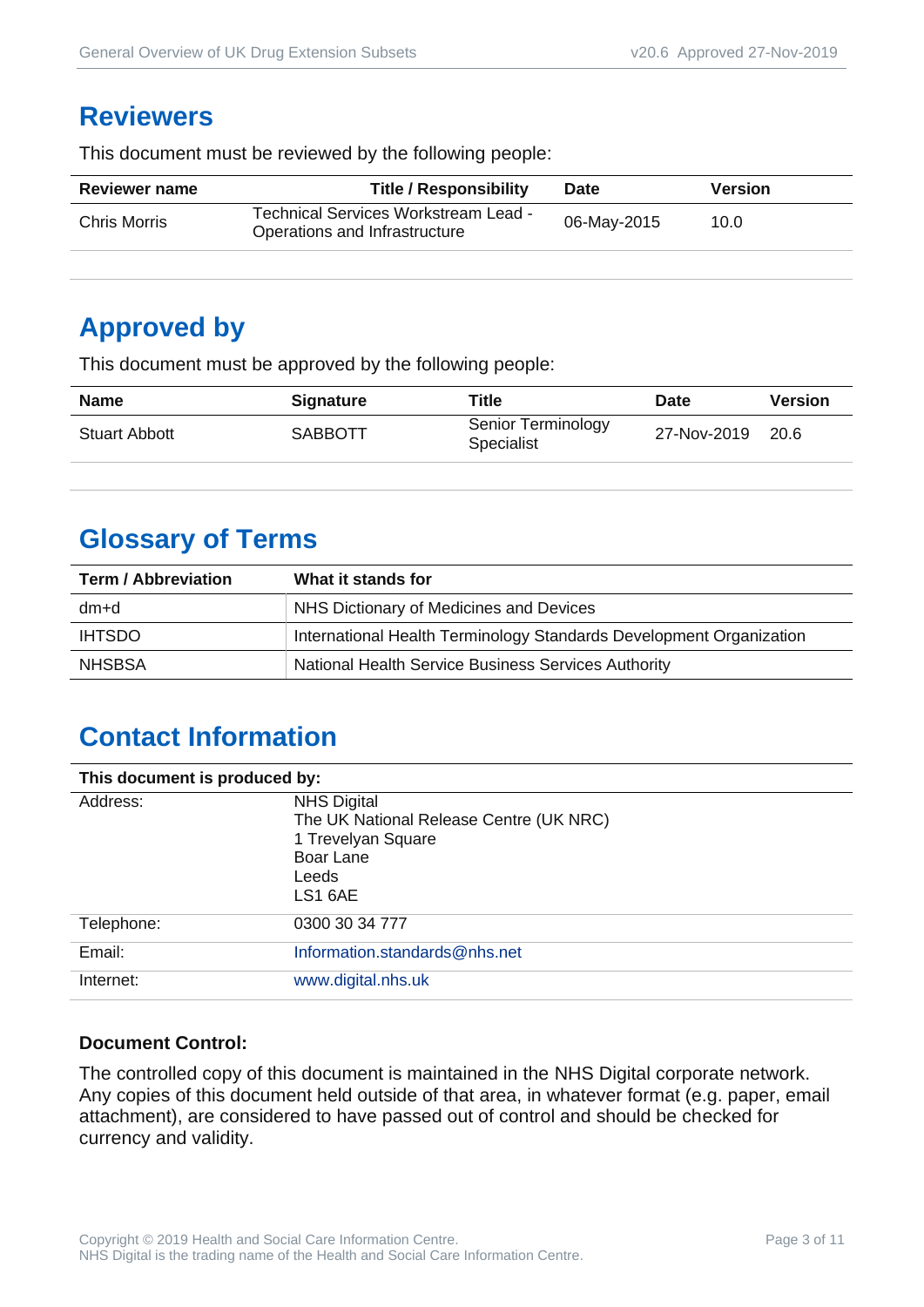## **Contents**

| <b>Purpose of this Document</b>                                       | 5 |
|-----------------------------------------------------------------------|---|
| <b>Introduction</b>                                                   | 5 |
| Scope                                                                 | 5 |
| <b>Release Formats</b>                                                | 6 |
| Management, Quality Assurance and Validation                          |   |
| <b>General Information in relation to subsets</b>                     | 7 |
| <b>NHS Realm Description Subset</b>                                   | 7 |
| Requests for Change                                                   | 7 |
| <b>Historical subsets</b>                                             | 7 |
| List of Subsets included in the SNOMED CT UK Drug Extension Release 8 |   |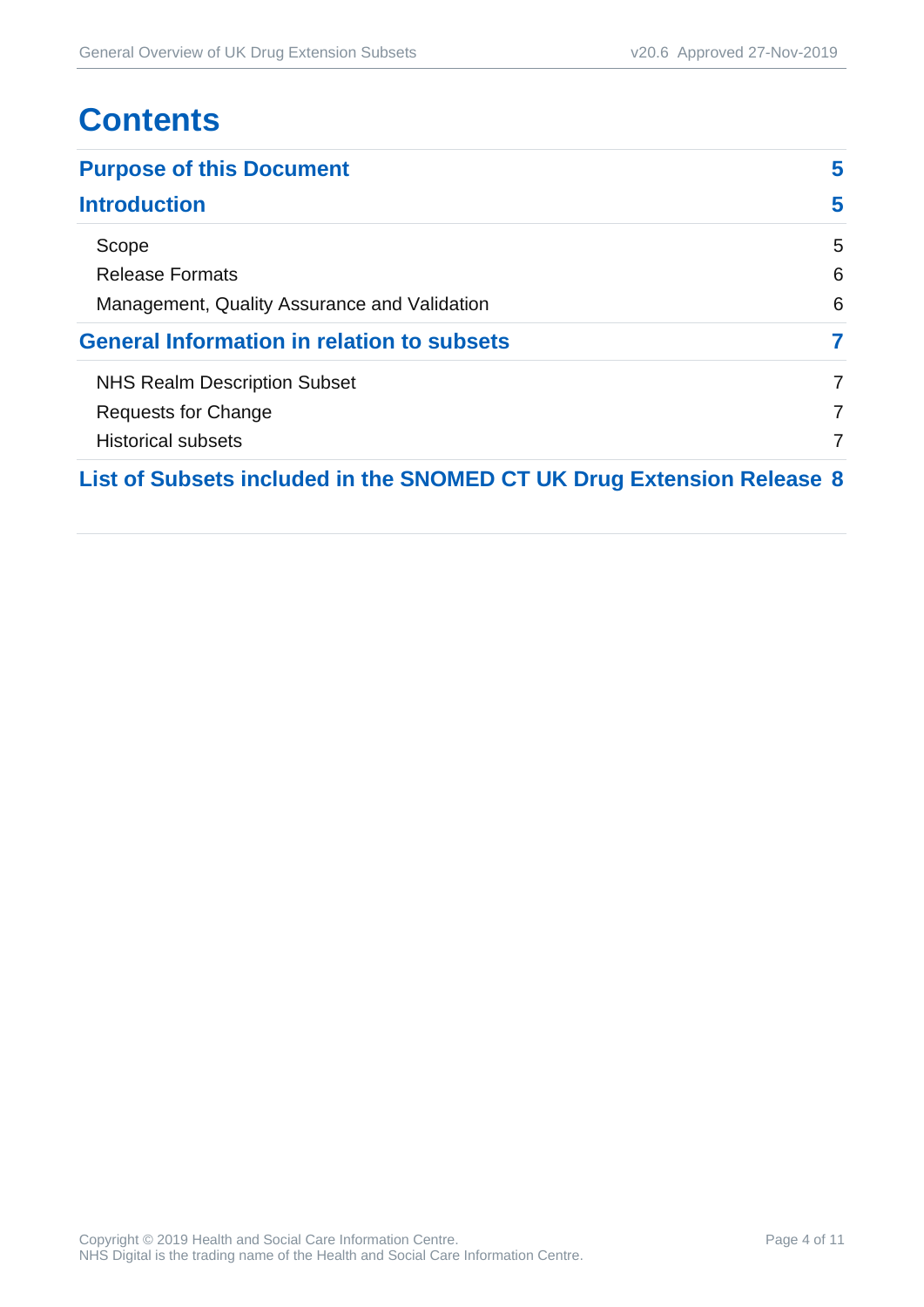## <span id="page-4-0"></span>**Purpose of this Document**

This document provides information relating to the subsets provided within the SNOMED CT<sup>1</sup> UK Drug Extension. Further information on SNOMED CT and subsets can be found at: <https://digital.nhs.uk/snomed-ct>

For a full description on the use, technical structure and implementation of SNOMED CT and subsets, please refer to the SNOMED International Starter Guide and the SNOMED International Technical Implementation Guide (TIG) provided within the Document Library on the SNOMED International website [\(https://confluence.ihtsdotools.org/display/DOC\)](https://confluence.ihtsdotools.org/display/DOC).

## <span id="page-4-1"></span>**Introduction**

This document is provided for those who may wish to use the SNOMED CT subsets provided within the release files of the UK Drug Extension in Release Format 2 (RF2). Subsets provided in RF2 are referred to as reference sets or *refsets* (see Section 5.6 in the [TIG](http://snomed.org/tig) for further information). This document uses the term 'subsets' throughout but the information provided also relates to the equivalent refset in RF2.

SNOMED CT subsets have a range of purposes and vary in size from a single member to ones with over 100,000 members. The common use of subsets in systems include:

- To simplify the user interface
- To improve data quality
- To maintain consistency between different organisations
- To enable interoperability between different clinical systems
- To support statutory reporting requirements

A brief description of the UK subsets included in the SNOMED CT UK Drug Extension can now be found within the on-line [Data Dictionary for Care;](https://dd4c.digital.nhs.uk/dd4c/) information on international subsets can be found with the international release.

Subsets are a derivative of the SNOMED CT UK Drug Extension and should be used in conjunction with the SNOMED CT UK Edition files. Except where otherwise specified, all subsets are of national use rather than local use and of potential relevance to all health professions, system suppliers, record and messaging designers.

#### <span id="page-4-2"></span>**Scope**

The scope of this document is the SNOMED CT UK subsets (RF2) released in the UK Drug extension.

<sup>1</sup> SNOMED® and SNOMED CT® are registered trademarks of the International Health Terminology Standards Development Organisation (IHTSDO<sup>®</sup>) [\(www.snomed.org\)](http://www.snomed.org/). SNOMED CT<sup>®</sup> was originally created by the College of American Pathologists.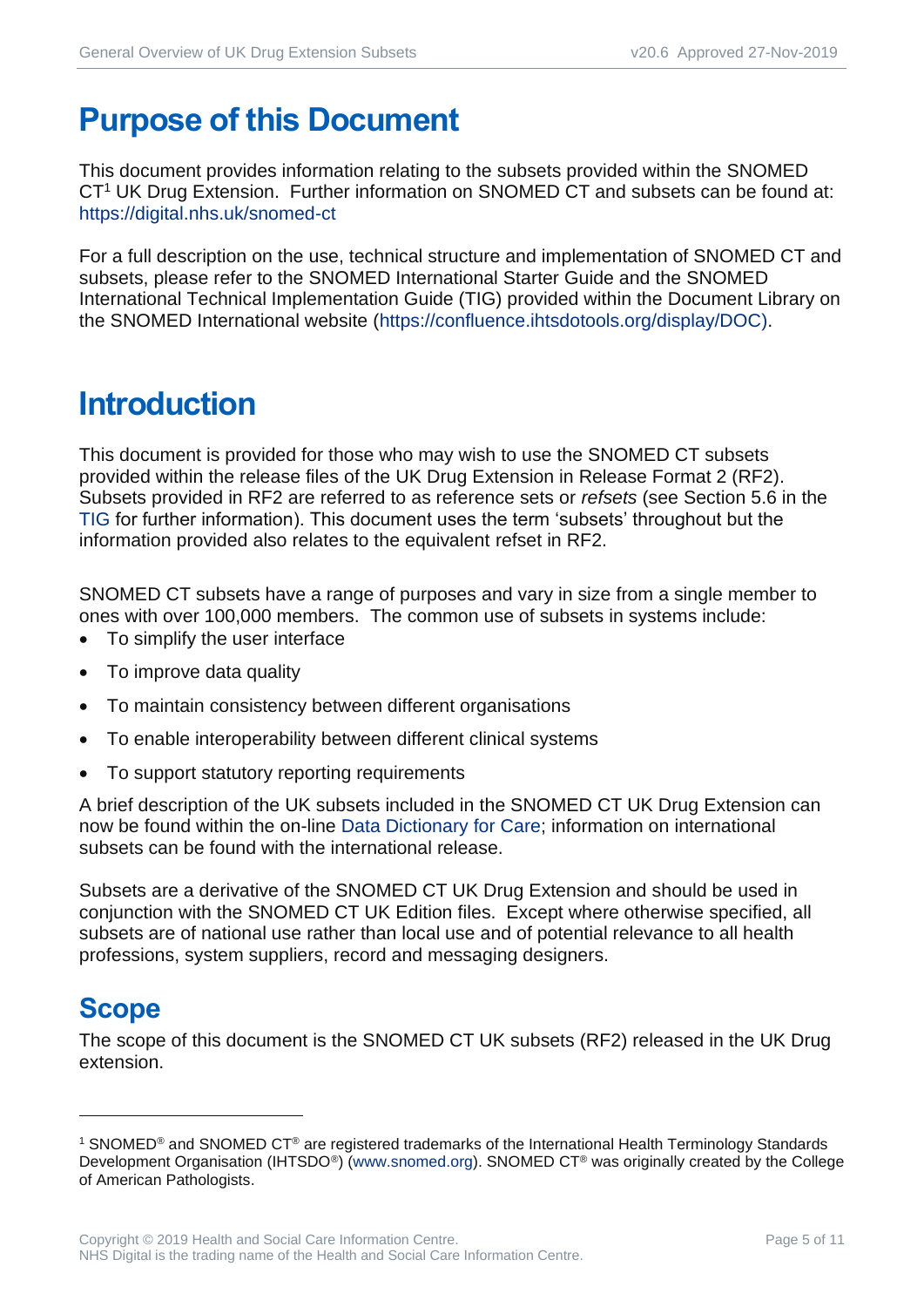### <span id="page-5-0"></span>**Release Formats**

The SNOMED CT UK Clinical Edition was previously released in 2 formats: Release Format 1 (RF1) and Release Format 2 (RF2).

From 18 April 2018 the SNOMED CT UK Drug Extension is only fully supported in RF2 format.

The 1 April 2018 Edition will be the final one in RF1 format.

In most cases each of the concept subsets within the RF1 release have been provided as a simple reference set<sup>2</sup> in the RF2 release, and each description subset in RF1 has an equivalent language reference set in RF2. This is the delivery mechanism RF2 uses for such artefacts. At present there is little difference in CURRENT content between the two formats, however RF2 has an inbuilt mechanism for managing the history of such a subset at a given point within its file structure and data. Please refer to the SNOMED International SNOMED CT Starter Guide<sup>3</sup> and the SNOMED International SNOMED CT Technical Implementation Guide<sup>4</sup> to aide your understanding of the structure and content of SNOMED CT and also of the specific detail relating to subsets and reference sets.

The refsets provided in the UK RF2 release are semantically equivalent to the respective subset in RF1. Therefore content information within this document relevant to the subset is also applicable to the refset provided in RF2; for consistency the term subset is used throughout this document unless the information is specific to RF2 when refset will be used. An index is provided in the resources folder in the RF2 release which provides for each RF1 subset the refset name and folder location of the equivalent RF2 refset.

The subset files are additional to the core tables included in the release and are provided in the Refset folder in RF2. Refsets of the same type in a folder are provided in a single file within that folder for ease of implementation.

#### <span id="page-5-1"></span>**Management, Quality Assurance and Validation**

Subsets are dynamic (based on a query specification) and can vary from release to release, (based on a specific hand-picked set of concepts). Future releases of subsets are subject to iterative refinement both as a result of end-user feedback and upon review at each subsequent SNOMED CT release in relation to the original specification. Subsets may need to change in both the size and scope of the files if underpinning policy is revised or underlying SNOMED CT content changes.

Where subsets have no current owner or specific use case defined, they are only maintained using a technical process for SNOMED CT content updates; i.e. there is no clinical effort applied over and above re-running the subset specification and reconciling any retirements to their replacements.

Named subset owners are responsible for the quality assurance and maintenance of their subset and for managing changes to the subset which may result from the content changes

<sup>3</sup> <http://snomed.org/starter>

<sup>4</sup> <http://snomed.org/tig>

<sup>&</sup>lt;sup>2</sup> This document, in common with many others, will predominantly use the term subset which may refer to either RF1 or RF2, the term reference set (also known as a refset) is only applicable in RF2.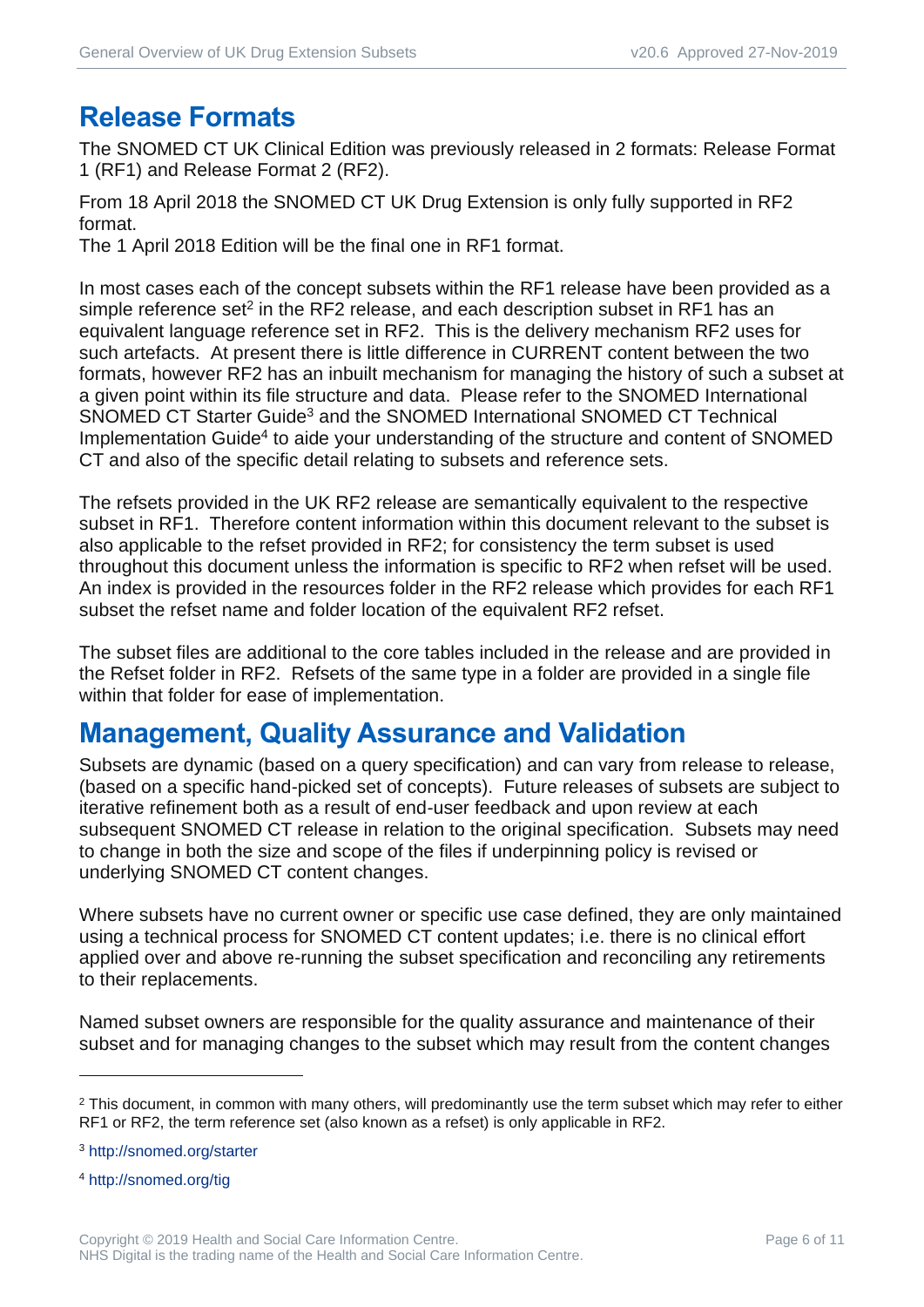in the bi-annual release or dm+d data. The details of who owns each subset is provided in the Data Dictionary for Care.

A Subset Service has been established within NHS Digital and has begun the work of cataloguing, re-establishing purpose and ownership, and refining the subset membership to meet the intended purpose. Additionally, some subsets may be owned by the Subset Service where the purpose is universal, clearly defined and particularly where they are principally to support national or international digital infrastructure requirements.

Information on individual subsets including ownership, purpose, scope and status are now made available on line at the [Data Dictionary for Care](https://dd4c.digital.nhs.uk/dd4c/) rather than in this document.

## <span id="page-6-0"></span>**General Information in relation to subsets**

## <span id="page-6-1"></span>**NHS Realm Description Subset**

Some domains of use require description subsets (language refsets in RF2) to identify their preferred descriptions for use with the concepts identified by the subset (as opposed to concept based subsets where the preferred term is used for the description of the concept). Wherever possible, descriptions are harmonised with the NHS Realm Description subset, but where this is not possible a description subset enables the required synonym to be identified. As a general rule the specialist professional bodies for a given domain of use will guide the content of the NHS Realm Description subset and thus individual description subsets will only be developed where a particular professional body identifies specific descriptions different to those in the NHS Realm Description Subset.

In an implementation using the RF2 files, the NHS Realm Description Refset should be used to provide the UK FSN, Preferred Term and Synonyms.

#### <span id="page-6-2"></span>**Requests for Change**

Unless stated otherwise (for example where requests go through the owner of the subset), requests for changes to SNOMED CT UK Drug Extension subsets will be handled via [information.standards@nhs.net](mailto:information.standards@nhs.net) with the subject line 'SNOMED CT UK Drug Extension Subset Request'.

#### <span id="page-6-3"></span>**Historical subsets**

Subsets may become withdrawn over time for a number of reasons. This information will now be provided within the Data Dictionary for Care as part of the information held on the subset. Subsets which are no longer released will be shown with the status of "Deprecated". In RF2 the details will be available in the release of type 'Full' but they and the members of the subset will be inactive.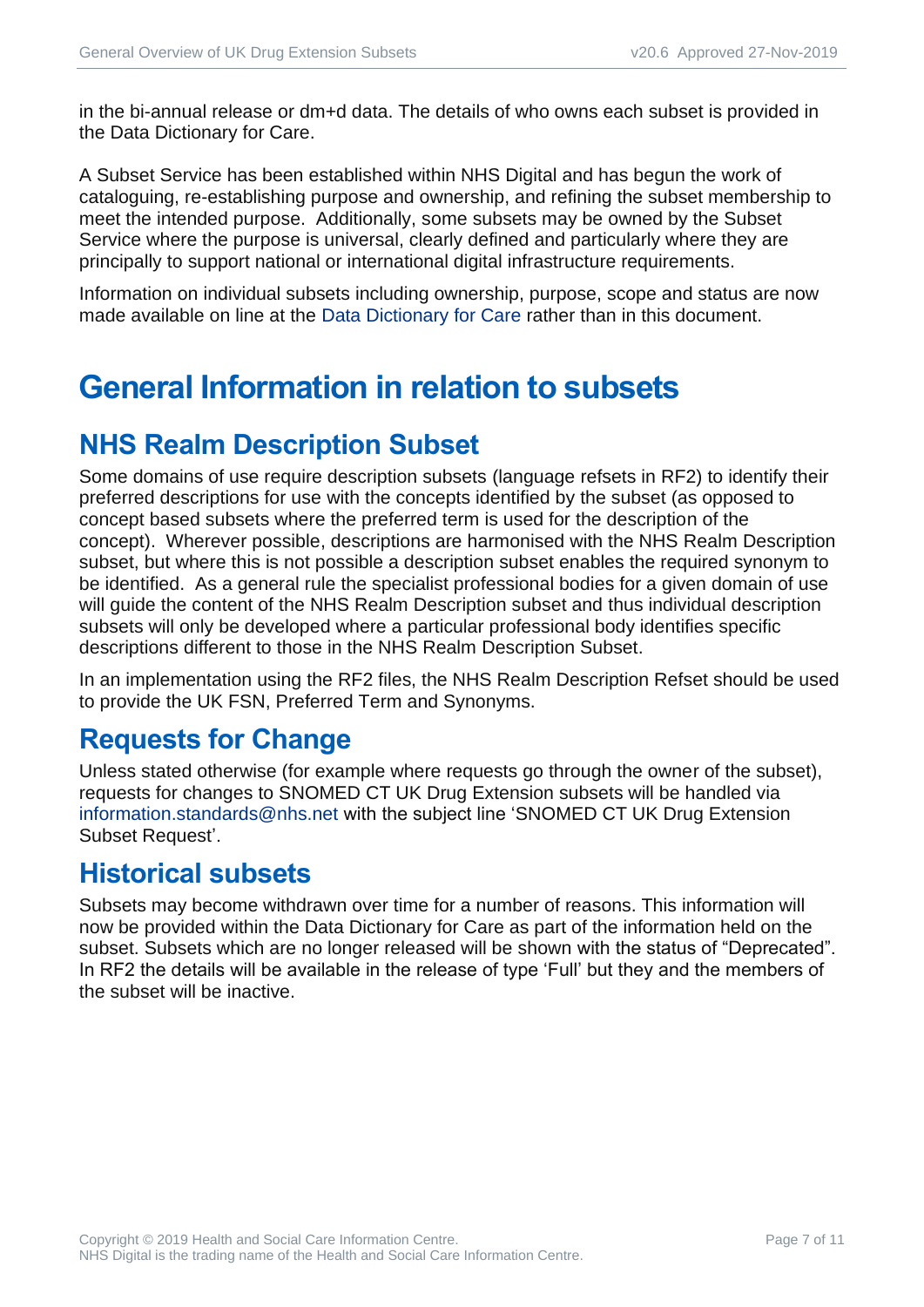## <span id="page-7-0"></span>**List of Subsets included in the SNOMED CT UK Drug Extension Release**

| <b>Subset Original ID</b> | <b>Refset ID</b>   | <b>Subset Name</b>                                |
|---------------------------|--------------------|---------------------------------------------------|
| <b>Clinical Messaging</b> |                    |                                                   |
| 1391000000139             |                    | <b>Manufactured Material</b>                      |
| <b>DMD</b>                |                    |                                                   |
| 801000001139              |                    | NHS dm+d AMP                                      |
| 1001000001133             |                    | NHS dm+d AMPP                                     |
| 9801000001139             |                    | NHS dm+d CFC Free                                 |
| 9301000001130             |                    | NHS dm+d CSM Black Triangle Drug List             |
| 838401000001139           |                    | NHS dm+d Dose Form                                |
| 30001000001134            |                    | NHS dm+d realm description subset                 |
| 9601000001138             |                    | NHS dm+d Gluten Free                              |
| 838301000001133           |                    | NHS dm+d Ingredient                               |
| 9701000001134             |                    | NHS dm+d Preservative Free                        |
| 9401000001136             |                    | NHS dm+d Parallel Import                          |
| 9501000001137             |                    | NHS dm+d Sugar Free                               |
|                           | 999000991000001107 | NHS dm+d Unit of Measure                          |
| 701000001134              |                    | NHS dm+d VMP                                      |
| 901000001131              |                    | NHS dm+d VMPP                                     |
| 601000001138              |                    | NHS dm+d VTM                                      |
|                           | 10991000001109     | NHS dm+d association                              |
| <b>Drug</b>               |                    |                                                   |
| 32901000001132            |                    | NHS dm+d TF                                       |
| 33001000001137            |                    | NHS dm+d TFG                                      |
| 716601000001132           |                    | NHS dm+d Combination VTM concepts                 |
| 922301000001137           |                    | Allergy Archetypes Drug Groups                    |
|                           | 999000901000001102 | Learning Disabilities Observatory laxatives       |
|                           | 999000401000000107 | Device type simple                                |
|                           | 30931000001101     | Allergy or adverse effect causative agent         |
|                           | 31491000001101     | Radiotherapy units of measure                     |
|                           | 51971000001109     | Radiotherapy routes and methods of administration |
| <b>EPrescribing</b>       |                    |                                                   |
| 44601000001133            |                    | ePrescribing breath actuated inhaler marker       |
| 59701000001138            |                    | ePrescribing cements 17                           |
| 44701000001137            |                    | ePrescribing co-name drugs rule 4                 |
| 44801000001132            |                    | ePrescribing creams ointment and gels 6a          |
| 44901000001135            |                    | ePrescribing creams ointment and gels 6b          |
|                           | 999001081000001103 | ePrescribing dose forms                           |
| 45001000001135            |                    | ePrescribing dressings 14a                        |
| 45101000001139            |                    | ePrescribing dressings 14b                        |
| 45201000001132            |                    | ePrescribing dry powder inhaler marker            |
| 45301000001137            |                    | ePrescribing endotracheopulmonary 11b             |
| 45401000001131            |                    | ePrescribing enemas and rectal solutions 7a       |
| 45501000001130            |                    | ePrescribing enemas and rectal solutions 7b       |

Copyright © 2019 Health and Social Care Information Centre.<br>
Page 8 of 11 NHS Digital is the trading name of the Health and Social Care Information Centre.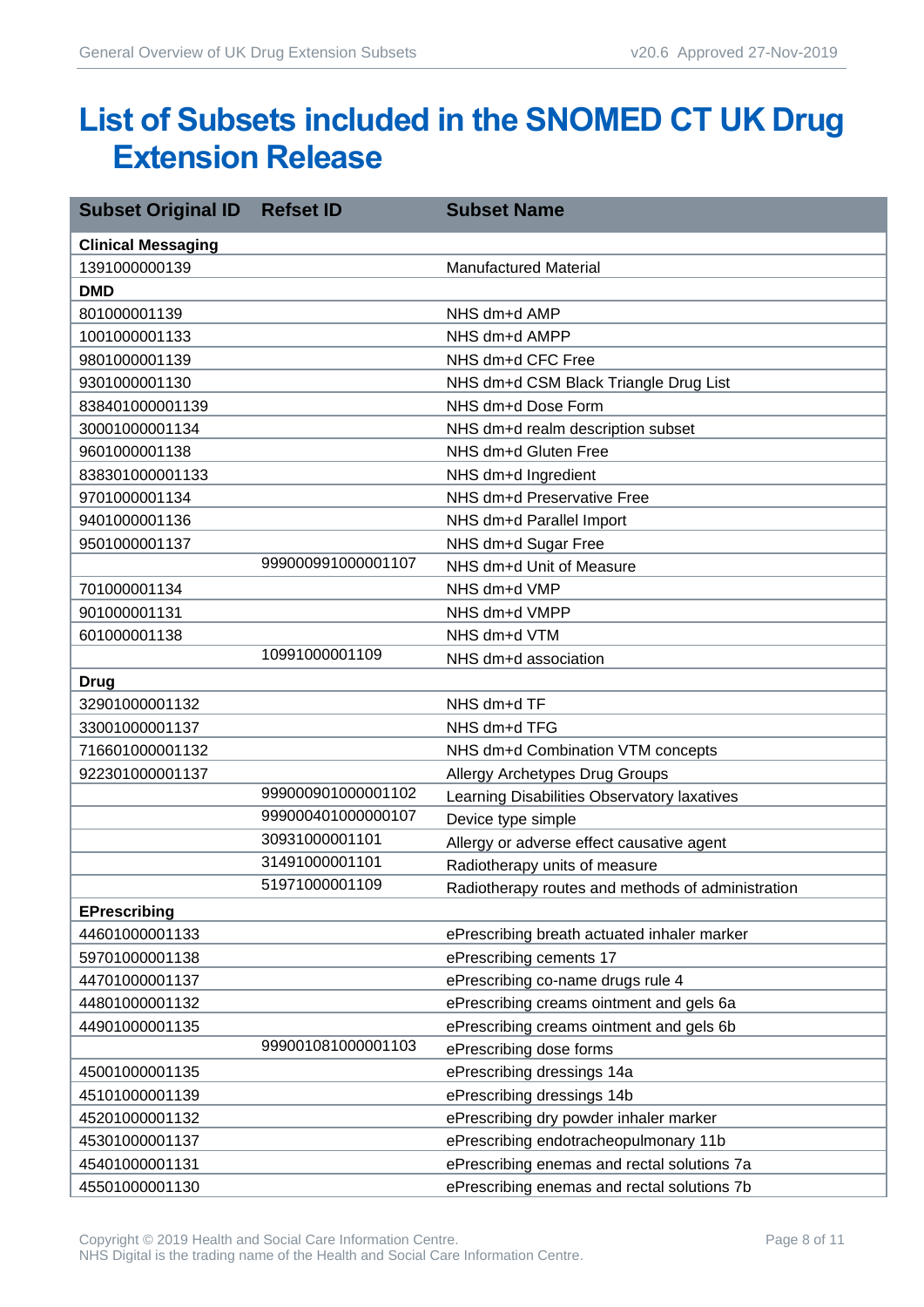| ePrescribing eye ear nose liquids and powders 4<br>45701000001138<br>ePrescribing foams 28<br>45801000001133<br>ePrescribing gases 25a<br>45901000001136<br>ePrescribing gases 25b<br>46001000001131<br>ePrescribing granules and powders 9a<br>46101000001132<br>ePrescribing granules and powders 9b<br>46201000001139<br>ePrescribing implants and sticks 15<br>46301000001134<br>ePrescribing infusions 22a<br>46401000001135<br>ePrescribing infusions 22b<br>46501000001136<br>ePrescribing inhalers and sprays 3<br>46601000001137<br>ePrescribing injections 20<br>46701000001133<br>ePrescribing instillations 29a<br>46801000001138<br>ePrescribing instillations 29b<br>46901000001130<br>ePrescribing insulin 21<br>47001000001134<br>47101000001130<br>ePrescribing IUDs 16<br>ePrescribing metered dose inhaler marker<br>47201000001137<br>ePrescribing modified release 12 hour<br>49001000001138<br>ePrescribing modified release 24 hour<br>49101000001137<br>ePrescribing multi-ingredient rule 1<br>47301000001132<br>ePrescribing nebuliser liquids 13a<br>47401000001138<br>ePrescribing nebuliser liquids 13b<br>47501000001139<br>ePrescribing never valid as a VMP rule 3<br>47601000001135<br>ePrescribing not recommended to prescribe as VMP bio-<br>47701000001131<br>availability rule 5a<br>ePrescribing not recommended to prescribe as VMP patient<br>training rule 5b<br>47801000001136<br>ePrescribing not recommended to prescribe as VMP no<br>679201000001137<br>published specification rule 5c<br>ePrescribing caution - actual medicinal product level<br>841000001104<br>prescribing advised rule 5d<br>ePrescribing no VTM rule 2<br>47901000001133<br>48001000001130<br>ePrescribing oral liquids 2a1<br>58301000001130<br>ePrescribing oral liquids 2a2<br>ePrescribing oral liquids 2b<br>48101000001131<br>ePrescribing oral solids 1<br>48201000001138<br>NHS e-Prescribing method subset<br>30101000001130<br>NHS e-Prescribing route of administration subset<br>30201000001137<br>48301000001133<br>ePrescribing schedule 1 to 3 rule 6<br>ePrescribing suppositories and pessaries 10<br>48401000001139<br>ePrescribing topical liquids 5a<br>48501000001135<br>ePrescribing topical liquids 5b<br>48601000001136<br>48701000001132<br>ePrescribing topical patches 12a<br>ePrescribing topical patches 12b<br>48801000001137<br>ePrescribing TPN 23<br>48901000001134<br><b>NHSRealmDescription</b><br>625701000001130<br>NHS realm description subset (pharmacy part)<br>QOFPrescribable | 45601000001134  | ePrescribing enteral feeds 8                                |
|------------------------------------------------------------------------------------------------------------------------------------------------------------------------------------------------------------------------------------------------------------------------------------------------------------------------------------------------------------------------------------------------------------------------------------------------------------------------------------------------------------------------------------------------------------------------------------------------------------------------------------------------------------------------------------------------------------------------------------------------------------------------------------------------------------------------------------------------------------------------------------------------------------------------------------------------------------------------------------------------------------------------------------------------------------------------------------------------------------------------------------------------------------------------------------------------------------------------------------------------------------------------------------------------------------------------------------------------------------------------------------------------------------------------------------------------------------------------------------------------------------------------------------------------------------------------------------------------------------------------------------------------------------------------------------------------------------------------------------------------------------------------------------------------------------------------------------------------------------------------------------------------------------------------------------------------------------------------------------------------------------------------------------------------------------------------------------------------------------------------------------------------------------------------------------------------------------------------------------------------------------------------------------------------------------------------------------------------------------------------------------------------------------------------------------------------------------------------------------------------------------------------------------------------|-----------------|-------------------------------------------------------------|
|                                                                                                                                                                                                                                                                                                                                                                                                                                                                                                                                                                                                                                                                                                                                                                                                                                                                                                                                                                                                                                                                                                                                                                                                                                                                                                                                                                                                                                                                                                                                                                                                                                                                                                                                                                                                                                                                                                                                                                                                                                                                                                                                                                                                                                                                                                                                                                                                                                                                                                                                                |                 |                                                             |
|                                                                                                                                                                                                                                                                                                                                                                                                                                                                                                                                                                                                                                                                                                                                                                                                                                                                                                                                                                                                                                                                                                                                                                                                                                                                                                                                                                                                                                                                                                                                                                                                                                                                                                                                                                                                                                                                                                                                                                                                                                                                                                                                                                                                                                                                                                                                                                                                                                                                                                                                                |                 |                                                             |
|                                                                                                                                                                                                                                                                                                                                                                                                                                                                                                                                                                                                                                                                                                                                                                                                                                                                                                                                                                                                                                                                                                                                                                                                                                                                                                                                                                                                                                                                                                                                                                                                                                                                                                                                                                                                                                                                                                                                                                                                                                                                                                                                                                                                                                                                                                                                                                                                                                                                                                                                                |                 |                                                             |
|                                                                                                                                                                                                                                                                                                                                                                                                                                                                                                                                                                                                                                                                                                                                                                                                                                                                                                                                                                                                                                                                                                                                                                                                                                                                                                                                                                                                                                                                                                                                                                                                                                                                                                                                                                                                                                                                                                                                                                                                                                                                                                                                                                                                                                                                                                                                                                                                                                                                                                                                                |                 |                                                             |
|                                                                                                                                                                                                                                                                                                                                                                                                                                                                                                                                                                                                                                                                                                                                                                                                                                                                                                                                                                                                                                                                                                                                                                                                                                                                                                                                                                                                                                                                                                                                                                                                                                                                                                                                                                                                                                                                                                                                                                                                                                                                                                                                                                                                                                                                                                                                                                                                                                                                                                                                                |                 |                                                             |
|                                                                                                                                                                                                                                                                                                                                                                                                                                                                                                                                                                                                                                                                                                                                                                                                                                                                                                                                                                                                                                                                                                                                                                                                                                                                                                                                                                                                                                                                                                                                                                                                                                                                                                                                                                                                                                                                                                                                                                                                                                                                                                                                                                                                                                                                                                                                                                                                                                                                                                                                                |                 |                                                             |
|                                                                                                                                                                                                                                                                                                                                                                                                                                                                                                                                                                                                                                                                                                                                                                                                                                                                                                                                                                                                                                                                                                                                                                                                                                                                                                                                                                                                                                                                                                                                                                                                                                                                                                                                                                                                                                                                                                                                                                                                                                                                                                                                                                                                                                                                                                                                                                                                                                                                                                                                                |                 |                                                             |
|                                                                                                                                                                                                                                                                                                                                                                                                                                                                                                                                                                                                                                                                                                                                                                                                                                                                                                                                                                                                                                                                                                                                                                                                                                                                                                                                                                                                                                                                                                                                                                                                                                                                                                                                                                                                                                                                                                                                                                                                                                                                                                                                                                                                                                                                                                                                                                                                                                                                                                                                                |                 |                                                             |
|                                                                                                                                                                                                                                                                                                                                                                                                                                                                                                                                                                                                                                                                                                                                                                                                                                                                                                                                                                                                                                                                                                                                                                                                                                                                                                                                                                                                                                                                                                                                                                                                                                                                                                                                                                                                                                                                                                                                                                                                                                                                                                                                                                                                                                                                                                                                                                                                                                                                                                                                                |                 |                                                             |
|                                                                                                                                                                                                                                                                                                                                                                                                                                                                                                                                                                                                                                                                                                                                                                                                                                                                                                                                                                                                                                                                                                                                                                                                                                                                                                                                                                                                                                                                                                                                                                                                                                                                                                                                                                                                                                                                                                                                                                                                                                                                                                                                                                                                                                                                                                                                                                                                                                                                                                                                                |                 |                                                             |
|                                                                                                                                                                                                                                                                                                                                                                                                                                                                                                                                                                                                                                                                                                                                                                                                                                                                                                                                                                                                                                                                                                                                                                                                                                                                                                                                                                                                                                                                                                                                                                                                                                                                                                                                                                                                                                                                                                                                                                                                                                                                                                                                                                                                                                                                                                                                                                                                                                                                                                                                                |                 |                                                             |
|                                                                                                                                                                                                                                                                                                                                                                                                                                                                                                                                                                                                                                                                                                                                                                                                                                                                                                                                                                                                                                                                                                                                                                                                                                                                                                                                                                                                                                                                                                                                                                                                                                                                                                                                                                                                                                                                                                                                                                                                                                                                                                                                                                                                                                                                                                                                                                                                                                                                                                                                                |                 |                                                             |
|                                                                                                                                                                                                                                                                                                                                                                                                                                                                                                                                                                                                                                                                                                                                                                                                                                                                                                                                                                                                                                                                                                                                                                                                                                                                                                                                                                                                                                                                                                                                                                                                                                                                                                                                                                                                                                                                                                                                                                                                                                                                                                                                                                                                                                                                                                                                                                                                                                                                                                                                                |                 |                                                             |
|                                                                                                                                                                                                                                                                                                                                                                                                                                                                                                                                                                                                                                                                                                                                                                                                                                                                                                                                                                                                                                                                                                                                                                                                                                                                                                                                                                                                                                                                                                                                                                                                                                                                                                                                                                                                                                                                                                                                                                                                                                                                                                                                                                                                                                                                                                                                                                                                                                                                                                                                                |                 |                                                             |
|                                                                                                                                                                                                                                                                                                                                                                                                                                                                                                                                                                                                                                                                                                                                                                                                                                                                                                                                                                                                                                                                                                                                                                                                                                                                                                                                                                                                                                                                                                                                                                                                                                                                                                                                                                                                                                                                                                                                                                                                                                                                                                                                                                                                                                                                                                                                                                                                                                                                                                                                                |                 |                                                             |
|                                                                                                                                                                                                                                                                                                                                                                                                                                                                                                                                                                                                                                                                                                                                                                                                                                                                                                                                                                                                                                                                                                                                                                                                                                                                                                                                                                                                                                                                                                                                                                                                                                                                                                                                                                                                                                                                                                                                                                                                                                                                                                                                                                                                                                                                                                                                                                                                                                                                                                                                                |                 |                                                             |
|                                                                                                                                                                                                                                                                                                                                                                                                                                                                                                                                                                                                                                                                                                                                                                                                                                                                                                                                                                                                                                                                                                                                                                                                                                                                                                                                                                                                                                                                                                                                                                                                                                                                                                                                                                                                                                                                                                                                                                                                                                                                                                                                                                                                                                                                                                                                                                                                                                                                                                                                                |                 |                                                             |
|                                                                                                                                                                                                                                                                                                                                                                                                                                                                                                                                                                                                                                                                                                                                                                                                                                                                                                                                                                                                                                                                                                                                                                                                                                                                                                                                                                                                                                                                                                                                                                                                                                                                                                                                                                                                                                                                                                                                                                                                                                                                                                                                                                                                                                                                                                                                                                                                                                                                                                                                                |                 |                                                             |
|                                                                                                                                                                                                                                                                                                                                                                                                                                                                                                                                                                                                                                                                                                                                                                                                                                                                                                                                                                                                                                                                                                                                                                                                                                                                                                                                                                                                                                                                                                                                                                                                                                                                                                                                                                                                                                                                                                                                                                                                                                                                                                                                                                                                                                                                                                                                                                                                                                                                                                                                                |                 |                                                             |
|                                                                                                                                                                                                                                                                                                                                                                                                                                                                                                                                                                                                                                                                                                                                                                                                                                                                                                                                                                                                                                                                                                                                                                                                                                                                                                                                                                                                                                                                                                                                                                                                                                                                                                                                                                                                                                                                                                                                                                                                                                                                                                                                                                                                                                                                                                                                                                                                                                                                                                                                                |                 |                                                             |
|                                                                                                                                                                                                                                                                                                                                                                                                                                                                                                                                                                                                                                                                                                                                                                                                                                                                                                                                                                                                                                                                                                                                                                                                                                                                                                                                                                                                                                                                                                                                                                                                                                                                                                                                                                                                                                                                                                                                                                                                                                                                                                                                                                                                                                                                                                                                                                                                                                                                                                                                                |                 |                                                             |
|                                                                                                                                                                                                                                                                                                                                                                                                                                                                                                                                                                                                                                                                                                                                                                                                                                                                                                                                                                                                                                                                                                                                                                                                                                                                                                                                                                                                                                                                                                                                                                                                                                                                                                                                                                                                                                                                                                                                                                                                                                                                                                                                                                                                                                                                                                                                                                                                                                                                                                                                                |                 |                                                             |
|                                                                                                                                                                                                                                                                                                                                                                                                                                                                                                                                                                                                                                                                                                                                                                                                                                                                                                                                                                                                                                                                                                                                                                                                                                                                                                                                                                                                                                                                                                                                                                                                                                                                                                                                                                                                                                                                                                                                                                                                                                                                                                                                                                                                                                                                                                                                                                                                                                                                                                                                                |                 |                                                             |
|                                                                                                                                                                                                                                                                                                                                                                                                                                                                                                                                                                                                                                                                                                                                                                                                                                                                                                                                                                                                                                                                                                                                                                                                                                                                                                                                                                                                                                                                                                                                                                                                                                                                                                                                                                                                                                                                                                                                                                                                                                                                                                                                                                                                                                                                                                                                                                                                                                                                                                                                                |                 |                                                             |
|                                                                                                                                                                                                                                                                                                                                                                                                                                                                                                                                                                                                                                                                                                                                                                                                                                                                                                                                                                                                                                                                                                                                                                                                                                                                                                                                                                                                                                                                                                                                                                                                                                                                                                                                                                                                                                                                                                                                                                                                                                                                                                                                                                                                                                                                                                                                                                                                                                                                                                                                                |                 |                                                             |
|                                                                                                                                                                                                                                                                                                                                                                                                                                                                                                                                                                                                                                                                                                                                                                                                                                                                                                                                                                                                                                                                                                                                                                                                                                                                                                                                                                                                                                                                                                                                                                                                                                                                                                                                                                                                                                                                                                                                                                                                                                                                                                                                                                                                                                                                                                                                                                                                                                                                                                                                                |                 |                                                             |
|                                                                                                                                                                                                                                                                                                                                                                                                                                                                                                                                                                                                                                                                                                                                                                                                                                                                                                                                                                                                                                                                                                                                                                                                                                                                                                                                                                                                                                                                                                                                                                                                                                                                                                                                                                                                                                                                                                                                                                                                                                                                                                                                                                                                                                                                                                                                                                                                                                                                                                                                                |                 |                                                             |
|                                                                                                                                                                                                                                                                                                                                                                                                                                                                                                                                                                                                                                                                                                                                                                                                                                                                                                                                                                                                                                                                                                                                                                                                                                                                                                                                                                                                                                                                                                                                                                                                                                                                                                                                                                                                                                                                                                                                                                                                                                                                                                                                                                                                                                                                                                                                                                                                                                                                                                                                                |                 |                                                             |
|                                                                                                                                                                                                                                                                                                                                                                                                                                                                                                                                                                                                                                                                                                                                                                                                                                                                                                                                                                                                                                                                                                                                                                                                                                                                                                                                                                                                                                                                                                                                                                                                                                                                                                                                                                                                                                                                                                                                                                                                                                                                                                                                                                                                                                                                                                                                                                                                                                                                                                                                                |                 |                                                             |
|                                                                                                                                                                                                                                                                                                                                                                                                                                                                                                                                                                                                                                                                                                                                                                                                                                                                                                                                                                                                                                                                                                                                                                                                                                                                                                                                                                                                                                                                                                                                                                                                                                                                                                                                                                                                                                                                                                                                                                                                                                                                                                                                                                                                                                                                                                                                                                                                                                                                                                                                                |                 |                                                             |
|                                                                                                                                                                                                                                                                                                                                                                                                                                                                                                                                                                                                                                                                                                                                                                                                                                                                                                                                                                                                                                                                                                                                                                                                                                                                                                                                                                                                                                                                                                                                                                                                                                                                                                                                                                                                                                                                                                                                                                                                                                                                                                                                                                                                                                                                                                                                                                                                                                                                                                                                                |                 |                                                             |
|                                                                                                                                                                                                                                                                                                                                                                                                                                                                                                                                                                                                                                                                                                                                                                                                                                                                                                                                                                                                                                                                                                                                                                                                                                                                                                                                                                                                                                                                                                                                                                                                                                                                                                                                                                                                                                                                                                                                                                                                                                                                                                                                                                                                                                                                                                                                                                                                                                                                                                                                                |                 |                                                             |
|                                                                                                                                                                                                                                                                                                                                                                                                                                                                                                                                                                                                                                                                                                                                                                                                                                                                                                                                                                                                                                                                                                                                                                                                                                                                                                                                                                                                                                                                                                                                                                                                                                                                                                                                                                                                                                                                                                                                                                                                                                                                                                                                                                                                                                                                                                                                                                                                                                                                                                                                                |                 |                                                             |
|                                                                                                                                                                                                                                                                                                                                                                                                                                                                                                                                                                                                                                                                                                                                                                                                                                                                                                                                                                                                                                                                                                                                                                                                                                                                                                                                                                                                                                                                                                                                                                                                                                                                                                                                                                                                                                                                                                                                                                                                                                                                                                                                                                                                                                                                                                                                                                                                                                                                                                                                                |                 |                                                             |
|                                                                                                                                                                                                                                                                                                                                                                                                                                                                                                                                                                                                                                                                                                                                                                                                                                                                                                                                                                                                                                                                                                                                                                                                                                                                                                                                                                                                                                                                                                                                                                                                                                                                                                                                                                                                                                                                                                                                                                                                                                                                                                                                                                                                                                                                                                                                                                                                                                                                                                                                                |                 |                                                             |
|                                                                                                                                                                                                                                                                                                                                                                                                                                                                                                                                                                                                                                                                                                                                                                                                                                                                                                                                                                                                                                                                                                                                                                                                                                                                                                                                                                                                                                                                                                                                                                                                                                                                                                                                                                                                                                                                                                                                                                                                                                                                                                                                                                                                                                                                                                                                                                                                                                                                                                                                                |                 |                                                             |
|                                                                                                                                                                                                                                                                                                                                                                                                                                                                                                                                                                                                                                                                                                                                                                                                                                                                                                                                                                                                                                                                                                                                                                                                                                                                                                                                                                                                                                                                                                                                                                                                                                                                                                                                                                                                                                                                                                                                                                                                                                                                                                                                                                                                                                                                                                                                                                                                                                                                                                                                                |                 |                                                             |
|                                                                                                                                                                                                                                                                                                                                                                                                                                                                                                                                                                                                                                                                                                                                                                                                                                                                                                                                                                                                                                                                                                                                                                                                                                                                                                                                                                                                                                                                                                                                                                                                                                                                                                                                                                                                                                                                                                                                                                                                                                                                                                                                                                                                                                                                                                                                                                                                                                                                                                                                                |                 |                                                             |
|                                                                                                                                                                                                                                                                                                                                                                                                                                                                                                                                                                                                                                                                                                                                                                                                                                                                                                                                                                                                                                                                                                                                                                                                                                                                                                                                                                                                                                                                                                                                                                                                                                                                                                                                                                                                                                                                                                                                                                                                                                                                                                                                                                                                                                                                                                                                                                                                                                                                                                                                                |                 |                                                             |
|                                                                                                                                                                                                                                                                                                                                                                                                                                                                                                                                                                                                                                                                                                                                                                                                                                                                                                                                                                                                                                                                                                                                                                                                                                                                                                                                                                                                                                                                                                                                                                                                                                                                                                                                                                                                                                                                                                                                                                                                                                                                                                                                                                                                                                                                                                                                                                                                                                                                                                                                                |                 |                                                             |
|                                                                                                                                                                                                                                                                                                                                                                                                                                                                                                                                                                                                                                                                                                                                                                                                                                                                                                                                                                                                                                                                                                                                                                                                                                                                                                                                                                                                                                                                                                                                                                                                                                                                                                                                                                                                                                                                                                                                                                                                                                                                                                                                                                                                                                                                                                                                                                                                                                                                                                                                                |                 |                                                             |
|                                                                                                                                                                                                                                                                                                                                                                                                                                                                                                                                                                                                                                                                                                                                                                                                                                                                                                                                                                                                                                                                                                                                                                                                                                                                                                                                                                                                                                                                                                                                                                                                                                                                                                                                                                                                                                                                                                                                                                                                                                                                                                                                                                                                                                                                                                                                                                                                                                                                                                                                                |                 |                                                             |
|                                                                                                                                                                                                                                                                                                                                                                                                                                                                                                                                                                                                                                                                                                                                                                                                                                                                                                                                                                                                                                                                                                                                                                                                                                                                                                                                                                                                                                                                                                                                                                                                                                                                                                                                                                                                                                                                                                                                                                                                                                                                                                                                                                                                                                                                                                                                                                                                                                                                                                                                                |                 |                                                             |
|                                                                                                                                                                                                                                                                                                                                                                                                                                                                                                                                                                                                                                                                                                                                                                                                                                                                                                                                                                                                                                                                                                                                                                                                                                                                                                                                                                                                                                                                                                                                                                                                                                                                                                                                                                                                                                                                                                                                                                                                                                                                                                                                                                                                                                                                                                                                                                                                                                                                                                                                                |                 |                                                             |
|                                                                                                                                                                                                                                                                                                                                                                                                                                                                                                                                                                                                                                                                                                                                                                                                                                                                                                                                                                                                                                                                                                                                                                                                                                                                                                                                                                                                                                                                                                                                                                                                                                                                                                                                                                                                                                                                                                                                                                                                                                                                                                                                                                                                                                                                                                                                                                                                                                                                                                                                                |                 |                                                             |
|                                                                                                                                                                                                                                                                                                                                                                                                                                                                                                                                                                                                                                                                                                                                                                                                                                                                                                                                                                                                                                                                                                                                                                                                                                                                                                                                                                                                                                                                                                                                                                                                                                                                                                                                                                                                                                                                                                                                                                                                                                                                                                                                                                                                                                                                                                                                                                                                                                                                                                                                                | 633801000001136 | QOF - angiotensin-converting enzyme inhibitors prescribable |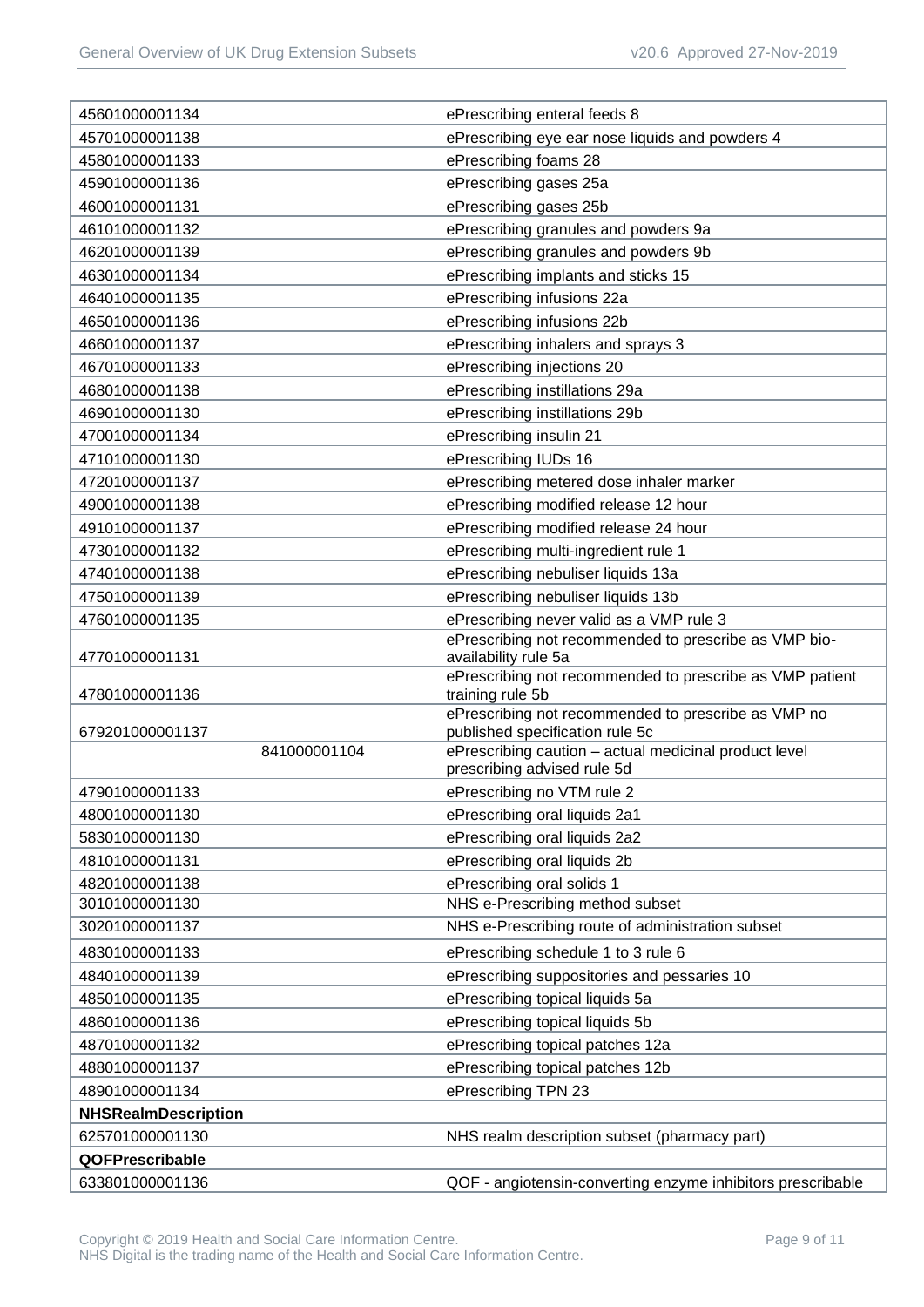|                 |                    | within general practice                                                |
|-----------------|--------------------|------------------------------------------------------------------------|
|                 |                    | QOF - angiotensin II receptor antagonists prescribable within          |
| 633901000001133 |                    | general practice                                                       |
|                 |                    | QOF - antiepileptic medication prescribable within general             |
| 634901000001130 |                    | practice                                                               |
|                 |                    | QOF - beta-adrenoceptor blockers excluding those used in               |
| 635101000001131 |                    | heart failure prescribable within general practice                     |
|                 |                    | QOF - beta-adrenoceptor blockers for use in coronary heart             |
| 633701000001131 |                    | disease prescribable within general practice                           |
|                 |                    | QOF - beta-adrenoceptor blockers for use in heart failure              |
| 635201000001138 |                    | prescribable within general practice                                   |
| 635401000001139 |                    | QOF - bone sparing agents prescribable within general<br>practice      |
|                 |                    | QOF - chronic asthma medication prescribable within general            |
| 633001000001134 |                    | practice                                                               |
|                 |                    | QOF - clopidogrel medication prescribable within general               |
| 633401000001138 |                    | practice                                                               |
|                 |                    | QOF - combined hormonal oral contraceptives prescribable               |
| 634001000001131 |                    | within general practice                                                |
|                 | 999000961000001103 | QOF - Drug Tariff appliance intra-uterine contraceptive devices        |
|                 |                    | prescribable within general practice                                   |
|                 |                    | QOF - diaphragm contraceptive devices prescribable within              |
| 634101000001132 |                    | general practice                                                       |
|                 |                    | QOF - dipyridamole medication prescribable within general              |
| 633501000001139 |                    | practice                                                               |
|                 | 999001001000001106 | QOF - duloxetine medication prescribable within general                |
|                 |                    | practice                                                               |
|                 |                    | QOF - emergency hormonal contraceptives prescribable within            |
| 634301000001134 |                    | general practice                                                       |
|                 | 999001051000001107 | QOF - enemas for treatment or prevention of constipation               |
|                 |                    | prescribable within general practice                                   |
| 634801000001138 |                    | QOF - influenza vaccines prescribable within general practice          |
| 635301000001133 |                    | QOF - lithium medication prescribable within general practice          |
|                 | 999001021000001104 | QOF - nefopam medication prescribable within general                   |
|                 |                    | practice                                                               |
| 635001000001130 |                    | QOF - smoking pharmacotherapy                                          |
|                 |                    | QOF - oral anticoagulant medication prescribable within                |
| 633201000001137 |                    | general practice                                                       |
|                 | 999001061000001105 | QOF - prescription only medicines for treatment or prevention          |
|                 |                    | of constipation prescribable within general practice                   |
|                 |                    | QOF - progestogen only implant contraceptives prescribable             |
| 634401000001135 |                    | within general practice                                                |
|                 |                    | QOF - progestogen only intrauterine contraceptive systems              |
| 634501000001136 |                    | prescribable within general practice                                   |
|                 |                    | QOF - progestogen only oral contraceptives prescribable                |
| 634601000001137 |                    | within general practice                                                |
|                 |                    | QOF - progestogen only parenteral contraceptives                       |
| 634201000001139 |                    | prescribable within general practice                                   |
|                 |                    | QOF - salicylate antiplatelet medication prescribable within           |
| 633301000001132 |                    | general practice                                                       |
| 633601000001135 |                    | QOF - statins prescribable within general practice                     |
|                 | 999001031000001102 | QOF - strong opioids for use in pain management prescribable           |
|                 |                    | within general practice                                                |
|                 |                    | QOF - transdermal contraceptives prescribable within general           |
| 634701000001133 | 999001011000001108 | practice<br>QOF - tricyclic antidepressants for use in pain management |
|                 |                    | prescribable within general practice                                   |
|                 |                    |                                                                        |